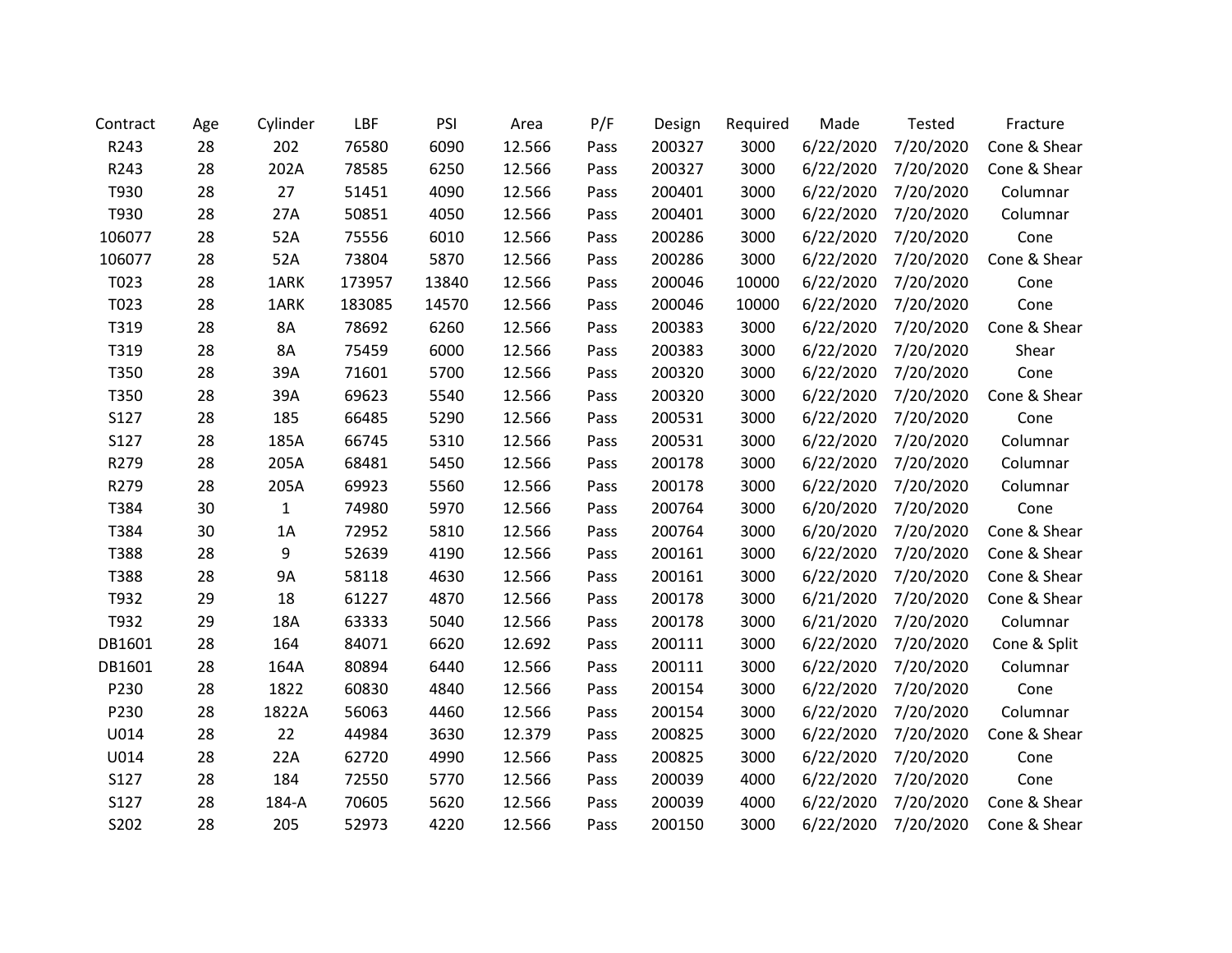| S202        | 28 | 205A  | 51326  | 4080   | 12.566 | Pass | 200150         | 3000 | 6/22/2020 | 7/20/2020 | Cone & Shear |
|-------------|----|-------|--------|--------|--------|------|----------------|------|-----------|-----------|--------------|
| CMGC03      | 28 | 11    | 73638  | 5860   | 12.566 | Pass | 200084         | 3000 | 6/22/2020 | 7/20/2020 | Cone & Shear |
| CMGC03      | 28 | 11A   | 71469  | 5690   | 12.566 | Pass | 200084         | 3000 | 6/22/2020 | 7/20/2020 | Cone & Shear |
| T079        | 28 | 135A  | 71944  | 5730   | 12.566 | Pass | 200065         | 3000 | 6/22/2020 | 7/20/2020 | Cone & Split |
| T079        | 28 | 135A  | 77814  | 6190   | 12.566 | Pass | 200065         | 3000 | 6/22/2020 | 7/20/2020 | Shear        |
| DB1801      | 28 | 196   | 161937 | 5690   | 28.463 | Pass | 200613         | 3000 | 6/22/2020 | 7/20/2020 | Cone & Shear |
| DB1801      | 28 | 196A  | 161476 | 5710   | 28.274 | Pass | 200613         | 3000 | 6/22/2020 | 7/20/2020 | Cone         |
| T930        | 3  | 38B   | 36451  | < 2900 | 12.566 | Fail | 200401         | 3000 | 7/17/2020 | 7/20/2020 | Cone & Shear |
| S127        | 28 | 186   | 42290  | 3370   | 12.566 | Pass | 200040         | 3000 | 6/23/2020 | 7/21/2020 | Columnar     |
| S127        | 28 | 186A  | 44435  | 3540   | 12.566 | Pass | 200040         | 3000 | 6/23/2020 | 7/21/2020 | Cone & Shear |
| T271        | 28 | 2A    | 58711  | 4670   | 12.566 | Pass | 200196         | 3000 | 6/23/2020 | 7/21/2020 | Cone & Shear |
| T271        | 28 | 2A    | 61733  | 4910   | 12.566 | Pass | 200196         | 3000 | 6/23/2020 | 7/21/2020 | Cone         |
| T293        | 28 | 10    | 54006  | 4300   | 12.566 | Pass | <b>BAG MIX</b> | 3000 | 6/23/2020 | 7/21/2020 | Columnar     |
| T293        | 28 | 10A   | 51021  | 4060   | 12.566 | Pass | <b>BAG MIX</b> | 3000 | 6/23/2020 | 7/21/2020 | Cone         |
| <b>S338</b> | 28 | 760   | 71535  | 5690   | 12.566 | Pass | 200878         | 4000 | 6/23/2020 | 7/21/2020 | Cone & Shear |
| <b>S338</b> | 28 | 760A  | 72583  | 5780   | 12.566 | Pass | 200878         | 4000 | 6/23/2020 | 7/21/2020 | Cone         |
| P230        | 28 | 1823  | 64206  | 5110   | 12.566 | Pass | 200154         | 3000 | 6/23/2020 | 7/21/2020 | Cone & Shear |
| P230        | 28 | 1823A | 65083  | 5180   | 12.566 | Pass | 200154         | 3000 | 6/23/2020 | 7/21/2020 | Cone & Shear |
| DB1601      | 28 | 165   | 81045  | 6450   | 12.566 | Pass | 200111         | 3000 | 6/23/2020 | 7/21/2020 | Cone         |
| DB1601      | 28 | 165A  | 82433  | 6560   | 12.566 | Pass | 200111         | 3000 | 6/23/2020 | 7/21/2020 | Columnar     |
| 140134      | 28 | 13A   | 65929  | 5220   | 12.629 | Pass | 19699          | 4000 | 6/23/2020 | 7/21/2020 | Cone & Shear |
| 140134      | 28 | 13B   | 59414  | 4730   | 12.566 | Pass | 19699          | 4000 | 6/23/2020 | 7/21/2020 | Cone & Shear |
| R243        | 28 | 203   | 87700  | 6980   | 12.566 | Pass | 200327         | 3000 | 6/23/2020 | 7/21/2020 | Cone         |
| R243        | 28 | 203A  | 82303  | 6550   | 12.566 | Pass | 200327         | 3000 | 6/23/2020 | 7/21/2020 | Columnar     |
| R273        | 28 | 177   | 59057  | 4700   | 12.566 | Pass | 200256         | 3000 | 6/23/2020 | 7/21/2020 | Cone & Shear |
| R273        | 28 | 177A  | 60764  | 4840   | 12.566 | Pass | 200256         | 3000 | 6/23/2020 | 7/21/2020 | Cone & Shear |
| T062        | 28 | 39    | 42965  | 3440   | 12.504 | Pass | 200493         | 3000 | 6/23/2020 | 7/21/2020 | Cone & Shear |
| T062        | 28 | 39A   | 45659  | 3630   | 12.566 | Pass | 200493         | 3000 | 6/23/2020 | 7/21/2020 | Columnar     |
| T273        | 28 | 12    | 67078  | 5340   | 12.566 | Pass | 200119         | 3000 | 6/23/2020 | 7/21/2020 | Cone & Shear |
| T273        | 28 | 12A   | 69815  | 5560   | 12.566 | Pass | 200119         | 3000 | 6/23/2020 | 7/21/2020 | Columnar     |
| CMGC03      | 28 | 12    | 73915  | 5880   | 12.566 | Pass | 200084         | 3000 | 6/23/2020 | 7/21/2020 | Cone & Shear |
| CMGC03      | 28 | 12A   | 54718  | 4350   | 12.566 | Pass | 200084         | 3000 | 6/23/2020 | 7/21/2020 | Columnar     |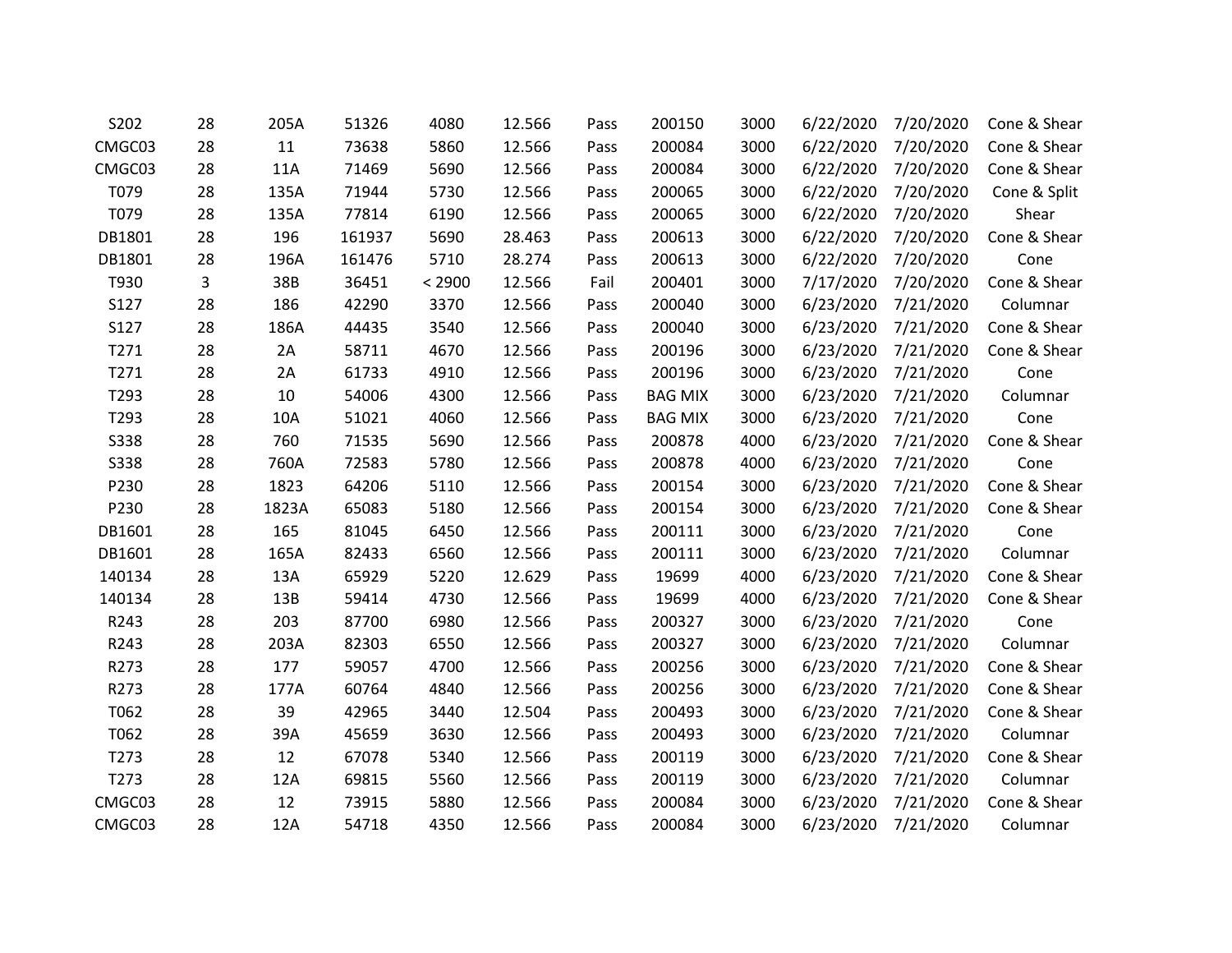| T336        | 28 | 38                 | 53901 | 4290 | 12.566 | Pass | 800824 | 3000 | 6/23/2020 | 7/21/2020 | Cone & Shear |
|-------------|----|--------------------|-------|------|--------|------|--------|------|-----------|-----------|--------------|
| T336        | 28 | 38A                | 58375 | 4650 | 12.566 | Pass | 800824 | 3000 | 6/23/2020 | 7/21/2020 | Shear        |
| DB1801      | 28 | 197                | 62870 | 5000 | 12.566 | Pass | 200392 | 3000 | 6/23/2020 | 7/21/2020 | Cone & Split |
| DB1801      | 28 | 197A               | 63199 | 5030 | 12.566 | Pass | 200392 | 3000 | 6/23/2020 | 7/21/2020 | Cone         |
| DB1801      | 28 | 198                | 67821 | 5400 | 12.566 | Pass | 200648 | 4000 | 6/23/2020 | 7/21/2020 | Columnar     |
| DB1801      | 28 | 198A               | 66346 | 5280 | 12.566 | Pass | 200648 | 4000 | 6/23/2020 | 7/21/2020 | Shear        |
| DB1801      | 28 | 199                | 59262 | 4720 | 12.566 | Pass | 200821 | 3000 | 6/23/2020 | 7/21/2020 | Columnar     |
| DB1801      | 28 | 199A               | 57948 | 4610 | 12.566 | Pass | 200821 | 3000 | 6/23/2020 | 7/21/2020 | Cone         |
| Q029        | 28 | $522-A$            | 81140 | 6460 | 12.566 | Pass | 200285 | 4000 | 6/23/2020 | 7/21/2020 | Cone         |
| Q029        | 28 | $522-A$            | 82657 | 6580 | 12.566 | Pass | 200285 | 4000 | 6/23/2020 | 7/21/2020 | Cone         |
| Q029        | 28 | $523-A$            | 84827 | 6750 | 12.566 | Pass | 200285 | 4000 | 6/23/2020 | 7/21/2020 | Cone         |
| Q029        | 28 | 523-A              | 78561 | 6250 | 12.566 | Pass | 200285 | 4000 | 6/23/2020 | 7/21/2020 | Columnar     |
| T023        | 28 | 14A                | 80580 | 6410 | 12.566 | Pass | 200210 | 3000 | 6/23/2020 | 7/21/2020 | Columnar     |
| T023        | 28 | 14A                | 79872 | 6360 | 12.566 | Pass | 200210 | 3000 | 6/23/2020 | 7/21/2020 | Cone & Shear |
| T211        | 28 | 27A                | 58970 | 4690 | 12.566 | Pass |        | 3000 | 6/23/2020 | 7/21/2020 | Cone & Shear |
| T211        | 28 | 27A                | 59887 | 4770 | 12.566 | Pass |        | 3000 | 6/23/2020 | 7/21/2020 | Columnar     |
| R274        | 28 | 28B                | 51719 | 4120 | 12.566 | Pass | 200189 | 3000 | 6/24/2020 | 7/22/2020 | Cone & Shear |
| R274        | 28 | <b>28C</b>         | 51438 | 4090 | 12.566 | Pass | 200189 | 3000 | 6/24/2020 | 7/22/2020 | Cone & Shear |
| R279        | 28 | 206A               | 80659 | 6420 | 12.566 | Pass | 200177 | 3000 | 6/24/2020 | 7/22/2020 | Cone & Shear |
| R279        | 28 | 206A               | 84234 | 6700 | 12.566 | Pass | 200177 | 3000 | 6/24/2020 | 7/22/2020 | Cone & Shear |
| <b>S338</b> | 28 | 761                | 73968 | 5840 | 12.661 | Pass | 200661 | 3000 | 6/24/2020 | 7/22/2020 | Columnar     |
| <b>S338</b> | 28 | 761A               | 71344 | 5680 | 12.566 | Pass | 200661 | 3000 | 6/24/2020 | 7/22/2020 | Cone & Shear |
| <b>S338</b> | 28 | 762                | 64911 | 5170 | 12.566 | Pass | 200878 | 4000 | 6/24/2020 | 7/22/2020 | Cone & Shear |
| <b>S338</b> | 28 | 762A               | 65304 | 5200 | 12.566 | Pass | 200878 | 4000 | 6/24/2020 | 7/22/2020 | Cone & Shear |
| T930        | 28 | 28                 | 49781 | 3960 | 12.566 | Pass | 200401 | 3000 | 6/24/2020 | 7/22/2020 | Cone         |
| T930        | 28 | 28A                | 49208 | 3920 | 12.566 | Pass | 200401 | 3000 | 6/24/2020 | 7/22/2020 | Cone & Shear |
| 111041      | 28 | $D2-2$             | 86177 | 6860 | 12.566 | Pass | 200258 | 4000 | 6/24/2020 | 7/22/2020 | Columnar     |
| 111041      | 28 | $D2-2A$            | 85278 | 6790 | 12.566 | Pass | 200258 | 4000 | 6/24/2020 | 7/22/2020 | Cone         |
| 111041      | 28 | $D2-3$             | 78680 | 6310 | 12.472 | Pass | 200258 | 4000 | 6/24/2020 | 7/22/2020 | Cone         |
| 111041      | 28 | $D2-3A$            | 79067 | 6290 | 12.566 | Pass | 200258 | 4000 | 6/24/2020 | 7/22/2020 | Cone & Shear |
| 111041      | 28 | $D2-4$             | 70788 | 5630 | 12.566 | Pass | 200258 | 4000 | 6/24/2020 | 7/22/2020 | Columnar     |
| 111041      | 28 | D <sub>2</sub> -4A | 67027 | 5330 | 12.566 | Pass | 200258 | 4000 | 6/24/2020 | 7/22/2020 | Cone & Shear |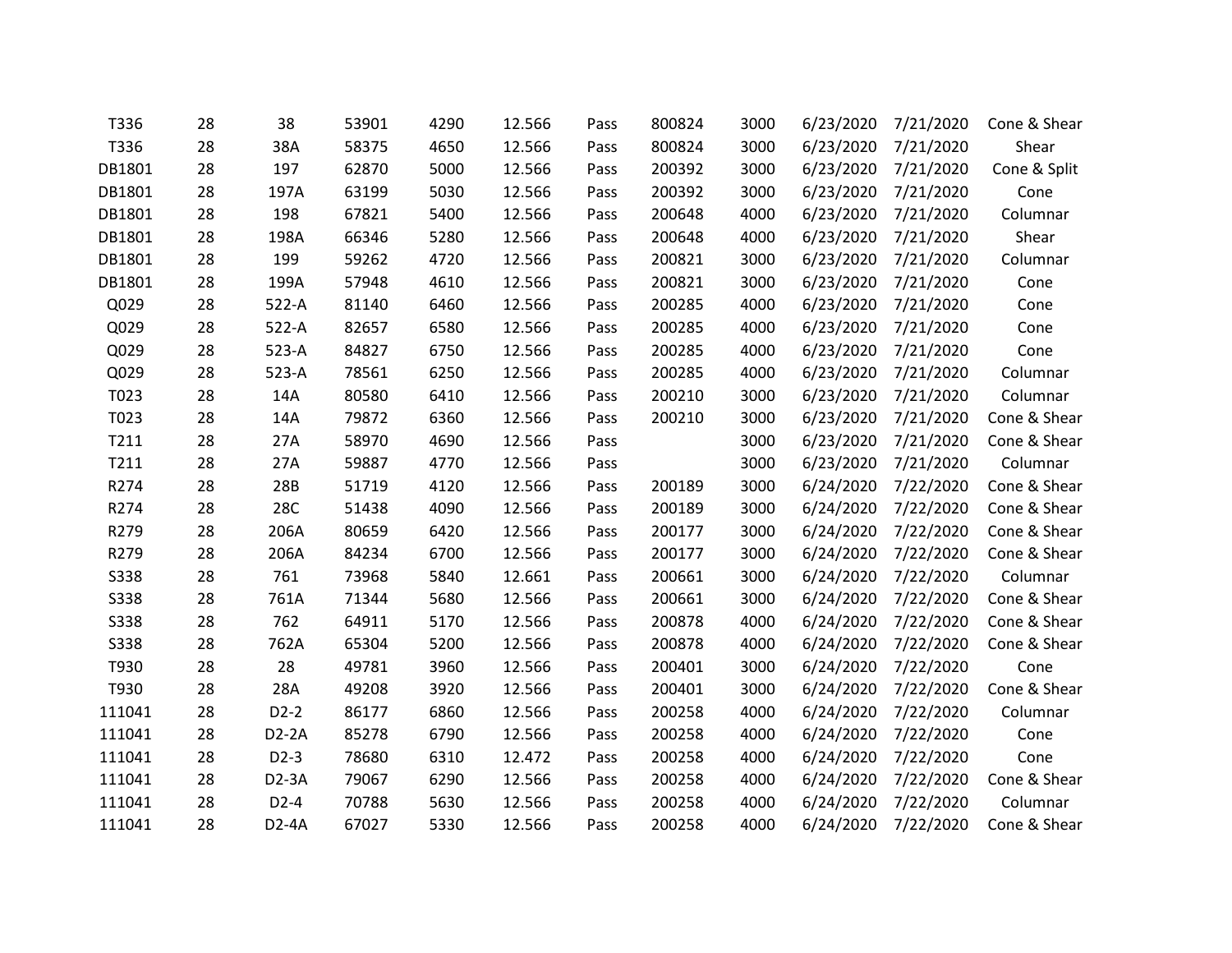| 111041 | 28 | $D2-5$            | 73151 | 5820   | 12.566 | Pass | 200258 | 4000 | 6/24/2020 | 7/22/2020 | Cone         |
|--------|----|-------------------|-------|--------|--------|------|--------|------|-----------|-----------|--------------|
| 111041 | 28 | D2-5A             | 71329 | 5680   | 12.566 | Pass | 200258 | 4000 | 6/24/2020 | 7/22/2020 | Cone         |
| 111041 | 28 | $D2-6$            | 66251 | 5270   | 12.566 | Pass | 200258 | 4000 | 6/24/2020 | 7/22/2020 | Cone & Shear |
| 111041 | 28 | D2-6A             | 64944 | 5170   | 12.566 | Pass | 200258 | 4000 | 6/24/2020 | 7/22/2020 | Cone & Shear |
| 111041 | 28 | $D2-7$            | 66598 | 5300   | 12.566 | Pass | 200258 | 4000 | 6/24/2020 | 7/22/2020 | Cone & Shear |
| 111041 | 28 | D2-7A             | 68665 | 5460   | 12.566 | Pass | 200258 | 4000 | 6/24/2020 | 7/22/2020 | Cone & Shear |
| 111041 | 28 | $D2-8$            | 74830 | 5950   | 12.566 | Pass | 200258 | 4000 | 6/24/2020 | 7/22/2020 | Cone         |
| 111041 | 28 | D2-8A             | 75129 | 5980   | 12.566 | Pass | 200258 | 4000 | 6/24/2020 | 7/22/2020 | Cone & Shear |
| 111041 | 28 | D <sub>2</sub> -9 | 73176 | 5820   | 12.566 | Pass | 200258 | 4000 | 6/24/2020 | 7/22/2020 | Cone         |
| 111041 | 28 | D2-9A             | 73964 | 5890   | 12.566 | Pass | 200258 | 4000 | 6/24/2020 | 7/22/2020 | Cone & Shear |
| 111041 | 28 | $D2-10$           | 69080 | 5500   | 12.566 | Pass | 200258 | 4000 | 6/24/2020 | 7/22/2020 | Columnar     |
| 111041 | 28 | D2-10A            | 68650 | 5460   | 12.566 | Pass | 200258 | 4000 | 6/24/2020 | 7/22/2020 | Cone & Shear |
| R260   | 28 | <b>IR409A</b>     | 63958 | 4980   | 12.851 | Pass | 200509 | 3000 | 6/24/2020 | 7/22/2020 | Cone & Shear |
| R260   | 28 | <b>IR409B</b>     | 63949 | 5090   | 12.566 | Pass | 200509 | 3000 | 6/24/2020 | 7/22/2020 | Cone & Shear |
| T296   | 28 | 21                | 52145 | 4140   | 12.592 | Pass | 200275 | 3000 | 6/24/2020 | 7/22/2020 | Cone & Shear |
| T296   | 28 | 21A               | 50575 | 4020   | 12.566 | Pass | 200275 | 3000 | 6/24/2020 | 7/22/2020 | Columnar     |
| T388   | 28 | 10                | 73917 | 5880   | 12.566 | Pass | 200161 | 3000 | 6/24/2020 | 7/22/2020 | Cone & Shear |
| T388   | 28 | 10A               | 76983 | 6130   | 12.566 | Pass | 200161 | 3000 | 6/24/2020 | 7/22/2020 | Cone         |
| DB1601 | 28 | 166               | 94199 | 7500   | 12.566 | Pass | 200111 | 3000 | 6/24/2020 | 7/22/2020 | Cone & Shear |
| DB1601 | 28 | 166A              | 89262 | 7100   | 12.566 | Pass | 200111 | 3000 | 6/24/2020 | 7/22/2020 | Cone         |
| R243   | 28 | 204               | 78314 | 6230   | 12.566 | Pass | 200327 | 3000 | 6/24/2020 | 7/22/2020 | Cone         |
| R243   | 28 | 204A              | 77439 | 6160   | 12.566 | Pass | 200327 | 3000 | 6/24/2020 | 7/22/2020 | Cone & Shear |
| P230   | 28 | 1825              | 57928 | 4610   | 12.566 | Pass | 200154 | 3000 | 6/24/2020 | 7/22/2020 | Cone & Shear |
| P230   | 28 | 1825A             | 55514 | 4420   | 12.566 | Pass | 200154 | 3000 | 6/24/2020 | 7/22/2020 | Cone & Shear |
| T011   | 28 | 40                | 63213 | 5030   | 12.566 | Pass | 200763 | 3000 | 6/24/2020 | 7/22/2020 | Cone & Shear |
| T011   | 28 | 40A               | 60134 | 4790   | 12.566 | Pass | 200763 | 3000 | 6/24/2020 | 7/22/2020 | Cone         |
| T397   | 28 | 10                | 86021 | 6850   | 12.566 | Pass | 200624 | 3000 | 6/24/2020 | 7/22/2020 | Cone & Shear |
| T397   | 28 | 10A               | 89880 | 7150   | 12.566 | Pass | 200624 | 3000 | 6/24/2020 | 7/22/2020 | Cone         |
| R127   | 28 | 187               | 49530 | < 3940 | 12.566 | Fail | 200039 | 4000 | 6/24/2020 | 7/22/2020 | Cone & Shear |
| R127   | 28 | 187A              | 51216 | 4080   | 12.566 | Pass | 200039 | 4000 | 6/24/2020 | 7/22/2020 | Columnar     |
| S202   | 28 | 206               | 59336 | 4720   | 12.566 | Pass | 200699 | 4000 | 6/24/2020 | 7/22/2020 | Cone         |
| S202   | 28 | 206A              | 56197 | 4470   | 12.566 | Pass | 200699 | 4000 | 6/24/2020 | 7/22/2020 | Cone & Shear |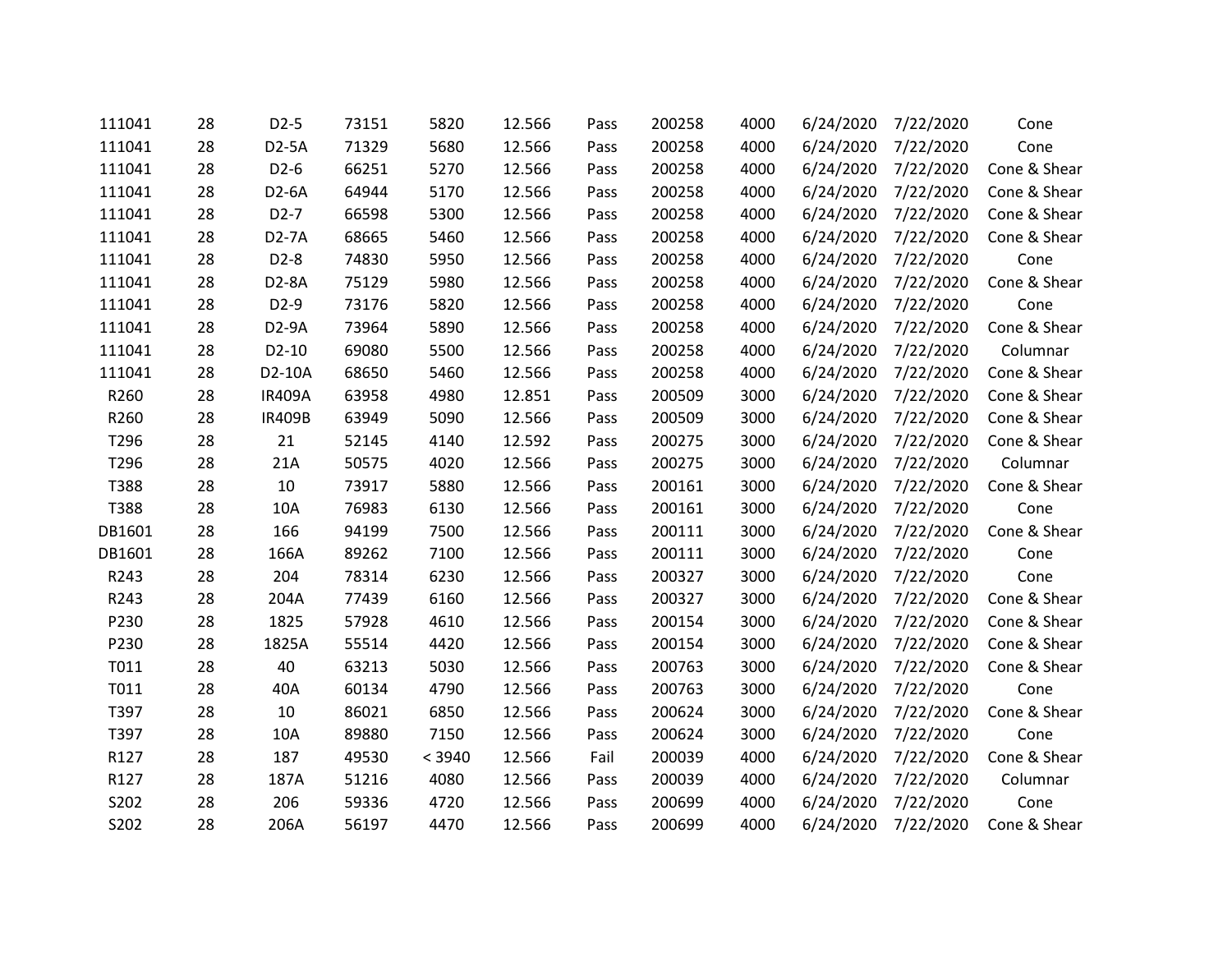| S202             | 28             | 207         | 65038  | 5180   | 12.566 | Pass | 200149  | 3000 | 6/24/2020 | 7/22/2020 | Cone & Shear |
|------------------|----------------|-------------|--------|--------|--------|------|---------|------|-----------|-----------|--------------|
| S202             | 28             | 207A        | 63447  | 5050   | 12.566 | Pass | 200149  | 3000 | 6/24/2020 | 7/22/2020 | Cone & Shear |
| 120116           | 28             | 12A         | 61927  | 4930   | 12.566 | Pass | 200058  | 3000 | 6/24/2020 | 7/22/2020 | Cone & Shear |
| 120116           | 28             | 12A         | 65321  | 5200   | 12.566 | Pass | 200058  | 3000 | 6/24/2020 | 7/22/2020 | Cone & Shear |
| 125186           | 28             | 13A         | 59164  | 4710   | 12.566 | Pass | 200065  | 3000 | 6/24/2020 | 7/22/2020 | Columnar     |
| 125186           | 28             | 13A         | 59655  | 4750   | 12.566 | Pass | 200065  | 3000 | 6/24/2020 | 7/22/2020 | Columnar     |
| T002             | 28             | 4A          | 70408  | 5600   | 12.566 | Pass | 200049  | 3000 | 6/24/2020 | 7/22/2020 | Columnar     |
| T002             | 28             | 4A          | 69510  | 5530   | 12.566 | Pass | 200049  | 3000 | 6/24/2020 | 7/22/2020 | Columnar     |
| T013             | 28             | 21A         | 54832  | 4360   | 12.566 | Pass | 200217  | 3000 | 6/24/2020 | 7/22/2020 | Cone & Shear |
| T013             | 28             | 21A         | 56740  | 4520   | 12.566 | Pass | 200217  | 3000 | 6/24/2020 | 7/22/2020 | Columnar     |
| T014             | 28             | 56A         | 108097 | 8600   | 12.566 | Pass | 200360  | 4500 | 6/24/2020 | 7/22/2020 | Cone & Shear |
| T014             | 28             | 56A         | 108885 | 8660   | 12.566 | Pass | 200360  | 4500 | 6/24/2020 | 7/22/2020 | Cone         |
| T014             | 28             | 57A         | 110253 | 8770   | 12.566 | Pass | 200360  | 4500 | 6/24/2020 | 7/22/2020 | Cone         |
| T014             | 28             | 57A         | 105466 | 8390   | 12.566 | Pass | 200360  | 4500 | 6/24/2020 | 7/22/2020 | Columnar     |
| T079             | 28             | 136A        | 111361 | 3920   | 28.425 | Pass | 200617  | 3000 | 6/24/2020 | 7/22/2020 | Cone & Shear |
| T079             | 28             | 136A        | 112397 | 3980   | 28.274 | Pass | 200617  | 3000 | 6/24/2020 | 7/22/2020 | Cone & Shear |
| T079             | 28             | 137A        | 63344  | 5040   | 12.566 | Pass |         | 3000 | 6/24/2020 | 7/22/2020 | Cone & Shear |
| T079             | 28             | 137A        | 66279  | 5270   | 12.566 | Pass |         | 3000 | 6/24/2020 | 7/22/2020 | Cone & Shear |
| T932             | 28             | 19          | 67624  | 5380   | 12.566 | Pass | 2001787 | 3000 | 6/24/2020 | 7/22/2020 | Cone & Shear |
| T932             | 28             | 19A         | 73897  | 5880   | 12.566 | Pass | 2001787 | 3000 | 6/24/2020 | 7/22/2020 | Cone & Shear |
| T <sub>273</sub> | 28             | 13          | 54313  | 4320   | 12.573 | Pass | 200119  | 3000 | 6/24/2020 | 7/22/2020 | Cone & Shear |
| T273             | 28             | 13A         | 52259  | 4160   | 12.566 | Pass | 200119  | 3000 | 6/24/2020 | 7/22/2020 | Columnar     |
| P230             | 28             | 1824        | 68132  | 5420   | 12.566 | Pass | 200154  | 3000 | 6/24/2020 | 7/22/2020 | Columnar     |
| P230             | 28             | 1824A       | 71749  | 5710   | 12.566 | Pass | 200154  | 3000 | 6/24/2020 | 7/22/2020 | Cone         |
| DB1801           | 28             | 200         | 140596 | 4950   | 28.378 | Pass | 200613  | 3000 | 6/24/2020 | 7/22/2020 | Cone         |
| DB1801           | 28             | 200A        | 135778 | 4800   | 28.274 | Pass | 200613  | 3000 | 6/24/2020 | 7/22/2020 | Columnar     |
| T271             | $\overline{7}$ | 6C          | 35744  | < 2840 | 12.566 | Fail |         | 3000 | 7/15/2020 | 7/22/2020 | Cone & Shear |
| T271             | $\overline{7}$ | 7C          | 53589  | 4260   | 12.566 | Pass | 200196  | 3000 | 7/15/2020 | 7/22/2020 | Cone & Shear |
| U054             | 28             | $\mathbf 1$ | 72194  | 5740   | 12.566 | Pass | 200661  | 3000 | 6/24/2020 | 7/22/2020 | Columnar     |
| U054             | 28             | 1A          | 72407  | 5760   | 12.566 | Pass | 200661  | 3000 | 6/24/2020 | 7/22/2020 | Columnar     |
| T930             | 28             | 29          | 58257  | 4640   | 12.566 | Pass | 200401  | 3000 | 6/25/2020 | 7/23/2020 | Cone         |
| T930             | 28             | 29A         | 53962  | 4290   | 12.566 | Pass | 200401  | 3000 | 6/25/2020 | 7/23/2020 | Columnar     |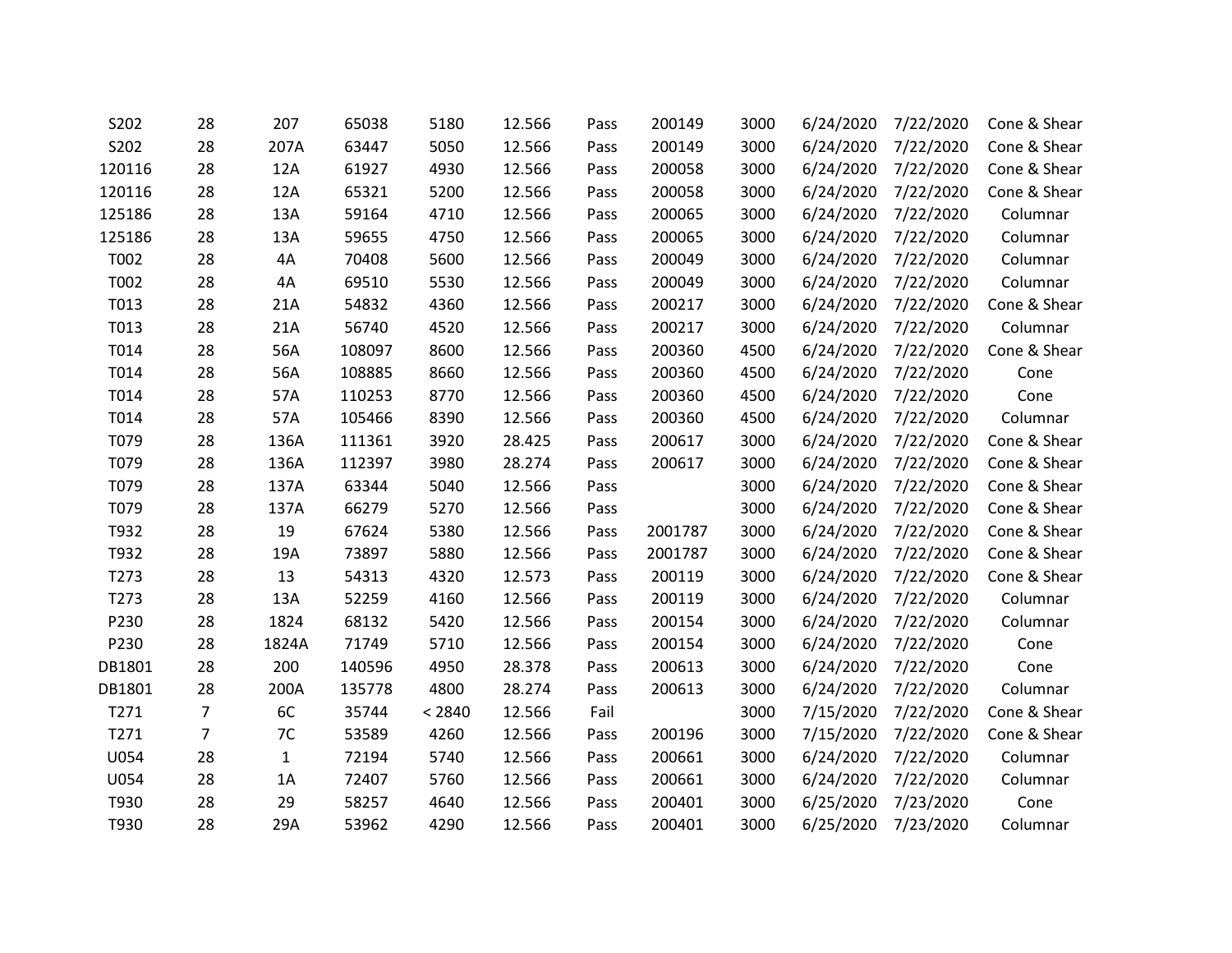| DB1701      | 28 | 2402A | 49668  | 3950  | 12.566 | Pass | 200556 | 3000 | 6/25/2020 | 7/23/2020 | Cone & Shear |
|-------------|----|-------|--------|-------|--------|------|--------|------|-----------|-----------|--------------|
| DB1701      | 28 | 2402B | 51960  | 4130  | 12.566 | Pass | 200556 | 3000 | 6/25/2020 | 7/23/2020 | Cone & Shear |
| DB1601      | 28 | 167   | 81544  | 6490  | 12.566 | Pass | 200111 | 3000 | 6/25/2020 | 7/23/2020 | Columnar     |
| DB1601      | 28 | 167A  | 83058  | 6610  | 12.566 | Pass | 200111 | 3000 | 6/25/2020 | 7/23/2020 | Cone & Shear |
| R243        | 28 | 205   | 67756  | 5390  | 12.566 | Pass | 200327 | 3000 | 6/25/2020 | 7/23/2020 | Cone & Shear |
| R243        | 28 | 205A  | 67267  | 5350  | 12.566 | Pass | 200327 | 3000 | 6/25/2020 | 7/23/2020 | Cone & Shear |
| R273        | 28 | 178   | 67419  | 5370  | 12.566 | Pass | 200256 | 3000 | 6/25/2020 | 7/23/2020 | Cone         |
| R273        | 28 | 178A  | 67715  | 5390  | 12.566 | Pass | 200256 | 3000 | 6/25/2020 | 7/23/2020 | Cone & Shear |
| T271        | 28 | 3     | 79149  | 6300  | 12.566 | Pass | 200196 | 3000 | 6/25/2020 | 7/23/2020 | Cone         |
| T271        | 28 | 3A    | 78856  | 6280  | 12.566 | Pass | 200196 | 3000 | 6/25/2020 | 7/23/2020 | Cone         |
| <b>S338</b> | 28 | 763   | 79232  | 6310  | 12.566 | Pass | 200878 | 4000 | 6/25/2020 | 7/23/2020 | Cone & Shear |
| <b>S338</b> | 28 | 763A  | 64571  | 5140  | 12.566 | Pass | 200878 | 4000 | 6/25/2020 | 7/23/2020 | Columnar     |
| R273        | 28 | 179   | 67395  | 5360  | 12.566 | Pass | 200256 | 3000 | 6/25/2020 | 7/23/2020 | Cone         |
| R273        | 28 | 179A  | 69853  | 5560  | 12.566 | Pass | 200256 | 3000 | 6/25/2020 | 7/23/2020 | Cone         |
| S127        | 28 | 188   | 84852  | 6700  | 12.661 | Pass | 200531 | 3000 | 6/25/2020 | 7/23/2020 | Cone         |
| S127        | 28 | 188A  | 87290  | 6950  | 12.566 | Pass | 200531 | 3000 | 6/25/2020 | 7/23/2020 | Cone         |
| S127        | 28 | 189   | 77260  | 6150  | 12.566 | Pass | 200531 | 3000 | 6/25/2020 | 7/23/2020 | Cone         |
| S127        | 28 | 189-A | 85833  | 6830  | 12.566 | Pass | 200531 | 3000 | 6/25/2020 | 7/23/2020 | Cone & Shear |
| S202        | 28 | 208   | 156930 | 5570  | 28.18  | Pass | 200135 | 3000 | 6/25/2020 | 7/23/2020 | Cone & Shear |
| S202        | 28 | 208A  | 168748 | 5970  | 28.274 | Pass | 200135 | 3000 | 6/25/2020 | 7/23/2020 | Cone & Shear |
| T273        | 28 | 14    | 62263  | 4910  | 12.692 | Pass | 200119 | 3000 | 6/25/2020 | 7/23/2020 | Columnar     |
| T273        | 28 | 14A   | 58171  | 4580  | 12.692 | Pass | 200119 | 3000 | 6/25/2020 | 7/23/2020 | Cone & Shear |
| DB1801      | 28 | 201   | 62374  | 4960  | 12.566 | Pass | 200392 | 3000 | 6/25/2020 | 7/23/2020 | Cone         |
| DB1801      | 28 | 201A  | 65106  | 5180  | 12.566 | Pass | 200392 | 3000 | 6/25/2020 | 7/23/2020 | Cone & Shear |
| DB1801      | 28 | 202   | 62826  | 5000  | 12.566 | Pass | 200821 | 3000 | 6/25/2020 | 7/23/2020 | Cone & Shear |
| DB1801      | 28 | 202A  | 65039  | 5180  | 12.566 | Pass | 200821 | 3000 | 6/25/2020 | 7/23/2020 | Cone         |
| 125186      | 28 | 14A   | 52862  | 4210  | 12.566 | Pass | 200065 | 3000 | 6/25/2020 | 7/23/2020 | Cone & Shear |
| 125186      | 28 | 14A   | 54156  | 4310  | 12.566 | Pass | 200065 | 3000 | 6/25/2020 | 7/23/2020 | Cone & Shear |
| CMGC03      | 28 | 1ARB  | 138806 | 11050 | 12.566 | Pass | 200031 | 8000 | 6/25/2020 | 7/23/2020 | Cone         |
| CMGC03      | 28 | 1ARB  | 138930 | 11060 | 12.566 | Pass | 200031 | 8000 | 6/25/2020 | 7/23/2020 | Cone         |
| Q029        | 28 | 524A  | 68738  | 5470  | 12.566 | Pass | 200285 | 4000 | 6/25/2020 | 7/23/2020 | Cone & Shear |
| Q029        | 28 | 524A  | 61626  | 4900  | 12.566 | Pass | 200285 | 4000 | 6/25/2020 | 7/23/2020 | Cone & Shear |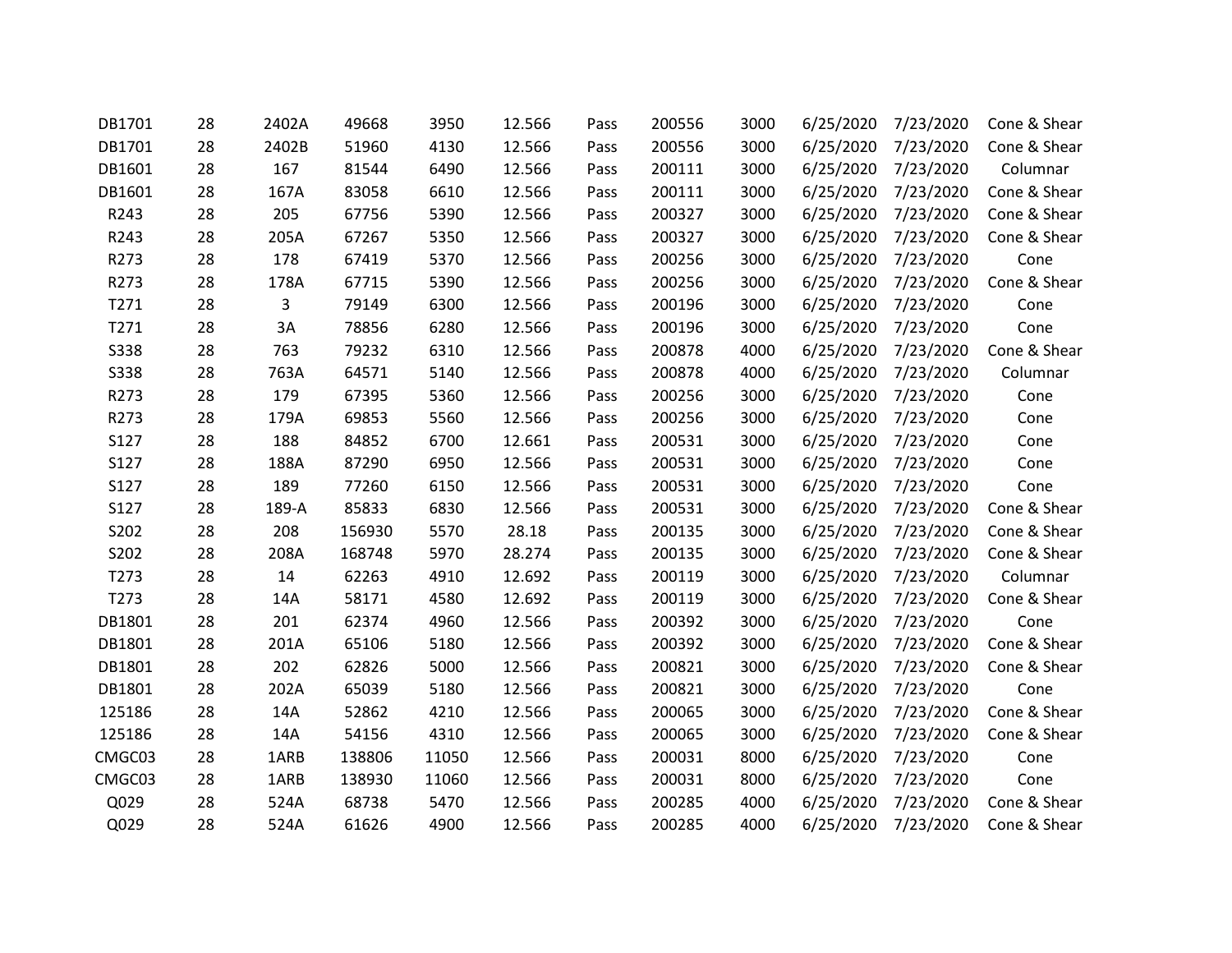| Q029 | 28             | 525-A         | 69402  | 5520  | 12.566 | Pass | 200285 | 4000  | 6/25/2020 | 7/23/2020 | Columnar     |
|------|----------------|---------------|--------|-------|--------|------|--------|-------|-----------|-----------|--------------|
| Q029 | 28             | 525-A         | 71883  | 5720  | 12.566 | Pass | 200285 | 4000  | 6/25/2020 | 7/23/2020 | Cone & Shear |
| T019 | 28             | $\mathbf{1}$  | 60408  | 4810  | 12.566 | Pass | 200151 | 3000  | 6/25/2020 | 7/23/2020 | Cone & Shear |
| T019 | 28             | 1A            | 59671  | 4750  | 12.566 | Pass | 200151 | 3000  | 6/25/2020 | 7/23/2020 | Cone & Shear |
| T023 | 28             | 2ARK          | 169215 | 13470 | 12.566 | Pass | 200046 | 10000 | 6/25/2020 | 7/23/2020 | Cone         |
| T023 | 28             | 2ARK          | 162579 | 12940 | 12.566 | Pass | 200046 | 10000 | 6/25/2020 | 7/23/2020 | Columnar     |
| T079 | 28             | 138A          | 120893 | 4290  | 28.199 | Pass | 200617 | 3000  | 6/25/2020 | 7/23/2020 | Cone         |
| T079 | 28             | 138A          | 125965 | 4460  | 28.274 | Pass | 200617 | 3000  | 6/25/2020 | 7/23/2020 | Cone         |
| T079 | 28             | 139A          | 68819  | 5480  | 12.566 | Pass | 200065 | 3000  | 6/25/2020 | 7/23/2020 | Cone         |
| T079 | 28             | 139A          | 72514  | 5770  | 12.566 | Pass | 200065 | 3000  | 6/25/2020 | 7/23/2020 | Cone & Shear |
| T932 | 28             | 20            | 59102  | 4680  | 12.636 | Pass | 200178 | 3000  | 6/25/2020 | 7/23/2020 | Cone & Shear |
| T932 | 28             | 20A           | 60286  | 4800  | 12.566 | Pass | 200178 | 3000  | 6/25/2020 | 7/23/2020 | Cone & Shear |
| T932 | 28             | 20AR          | 57702  | 4590  | 12.566 | Pass | 200178 | 3000  | 6/25/2020 | 7/23/2020 | Columnar     |
| T932 | 28             | 20AR1         | 65177  | 5190  | 12.566 | Pass | 200178 | 3000  | 6/25/2020 | 7/23/2020 | Cone         |
| P230 | 28             | 1826          | 64470  | 5130  | 12.566 | Pass | 200154 | 3000  | 6/25/2020 | 7/23/2020 | Cone & Shear |
| P230 | 28             | 1826A         | 69707  | 5550  | 12.566 | Pass | 200154 | 3000  | 6/25/2020 | 7/23/2020 | Columnar     |
| P230 | 28             | 1827          | 110253 | 3900  | 28.274 | Pass | 200160 | 3000  | 6/25/2020 | 7/23/2020 | Cone         |
| P230 | 28             | 1827A         | 116886 | 4120  | 28.378 | Pass | 200160 | 3000  | 6/25/2020 | 7/23/2020 | Cone & Shear |
| S202 | $\overline{7}$ | 215B          | 90982  | 3220  | 28.274 | Pass | 200144 | 3000  | 7/16/2020 | 7/23/2020 | Columnar     |
| S202 | $\overline{7}$ | 215B          | 85423  | 3020  | 28.274 | Pass | 200144 | 3000  | 7/16/2020 | 7/23/2020 | Cone & Split |
| S127 | 14             | 199B          | 71460  | 5690  | 12.566 | Pass | 200046 | 3000  | 7/9/2020  | 7/23/2020 | Columnar     |
| S127 | 14             | 199C          | 58667  | 4670  | 12.566 | Pass | 200046 | 3000  | 7/9/2020  | 7/23/2020 | Cone & Split |
| R243 | 28             | 206           | 79255  | 6310  | 12.566 | Pass | 200327 | 3000  | 6/26/2020 | 7/24/2020 | Columnar     |
| R243 | 28             | 206A          | 76688  | 6100  | 12.566 | Pass | 200327 | 3000  | 6/26/2020 | 7/24/2020 | Columnar     |
| R273 | 28             | 180           | 53588  | 4230  | 12.661 | Pass | 200256 | 3000  | 6/26/2020 | 7/24/2020 | Cone & Shear |
| R273 | 28             | 180A          | 55440  | 4410  | 12.566 | Pass | 200256 | 3000  | 6/26/2020 | 7/24/2020 | Cone & Shear |
| T930 | 28             | 30            | 56997  | 4540  | 12.566 | Pass | 200401 | 3000  | 6/26/2020 | 7/24/2020 | Cone & Shear |
| T930 | 28             | 30A           | 55861  | 4450  | 12.566 | Pass | 200401 | 3000  | 6/26/2020 | 7/24/2020 | Cone & Shear |
| U014 | 28             | 23            | 59202  | 4710  | 12.566 | Pass | 200825 | 3000  | 6/26/2020 | 7/24/2020 | Columnar     |
| U014 | 28             | 23A           | 59389  | 4730  | 12.566 | Pass | 200825 | 3000  | 6/26/2020 | 7/24/2020 | Cone         |
| R260 | 28             | EE410A        | 67020  | 5330  | 12.566 | Pass | 200339 | 3000  | 6/26/2020 | 7/24/2020 | Shear        |
| R260 | 28             | <b>EE410B</b> | 71846  | 5720  | 12.566 | Pass | 200339 | 3000  | 6/26/2020 | 7/24/2020 | Cone         |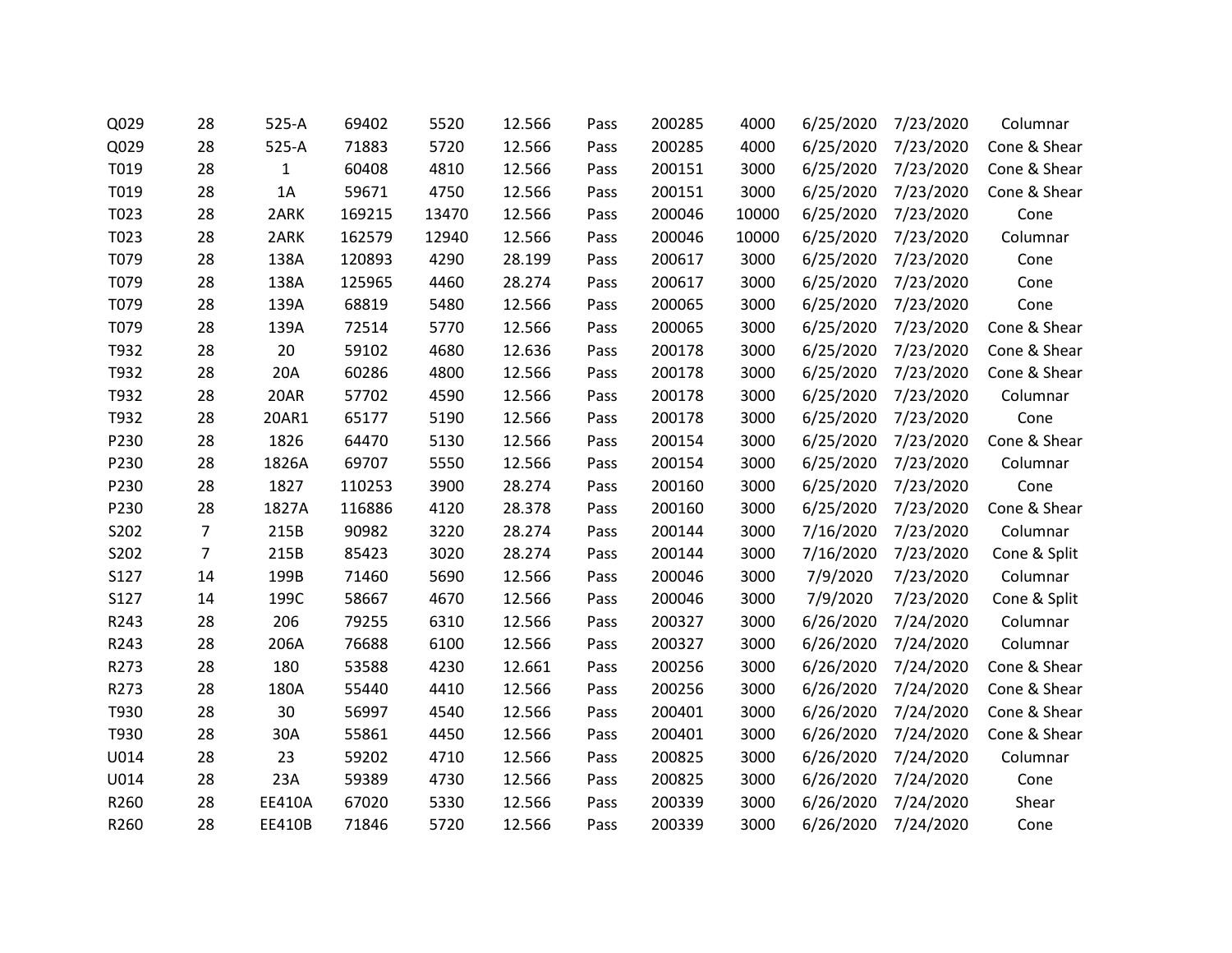| R279        | 28 | 207A    | 65395 | 5230 | 12.504 | Pass | 200178 | 3000 | 6/26/2020 | 7/24/2020 | Cone & Shear |
|-------------|----|---------|-------|------|--------|------|--------|------|-----------|-----------|--------------|
| R279        | 28 | 207A    | 69241 | 5510 | 12.566 | Pass | 200178 | 3000 | 6/26/2020 | 7/24/2020 | Cone & Shear |
| <b>S338</b> | 28 | 764     | 81284 | 6470 | 12.566 | Pass | 200875 | 4000 | 6/26/2020 | 7/24/2020 | Cone         |
| <b>S338</b> | 28 | 764A    | 64749 | 5150 | 12.566 | Pass | 200875 | 4000 | 6/26/2020 | 7/24/2020 | Cone         |
| T255        | 28 | 11      | 50074 | 3980 | 12.566 | Pass | 200181 | 3000 | 6/26/2020 | 7/24/2020 | Cone         |
| T255        | 28 | 11A     | 54037 | 4300 | 12.566 | Pass | 200181 | 3000 | 6/26/2020 | 7/24/2020 | Columnar     |
| DB1701      | 28 | 2043A   | 69310 | 5520 | 12.566 | Pass | 200123 | 3000 | 6/26/2020 | 7/24/2020 | Cone & Shear |
| DB1701      | 28 | 2043B   | 72046 | 5730 | 12.566 | Pass | 200123 | 3000 | 6/26/2020 | 7/24/2020 | Columnar     |
| DB1701      | 28 | 2306A   | 72729 | 5790 | 12.566 | Pass | 200833 | 3000 | 6/26/2020 | 7/24/2020 | Columnar     |
| DB1701      | 28 | 2306B   | 75617 | 6020 | 12.566 | Pass | 200833 | 3000 | 6/26/2020 | 7/24/2020 | Columnar     |
| <b>S338</b> | 28 | 765     | 66676 | 5310 | 12.566 | Pass | 200661 | 3000 | 6/26/2020 | 7/24/2020 | Cone & Shear |
| <b>S338</b> | 28 | 765A    | 62730 | 4990 | 12.566 | Pass | 200661 | 3000 | 6/26/2020 | 7/24/2020 | Cone         |
| T273        | 28 | 15      | 44369 | 3500 | 12.692 | Pass | 200119 | 3000 | 6/26/2020 | 7/24/2020 | Cone & Shear |
| T273        | 28 | 15A     | 48206 | 3840 | 12.566 | Pass | 200119 | 3000 | 6/26/2020 | 7/24/2020 | Cone & Split |
| 106077      | 28 | 53A     | 73182 | 5820 | 12.566 | Pass | 200286 | 3000 | 6/26/2020 | 7/24/2020 | Cone         |
| 106077      | 28 | 53A     | 71483 | 5690 | 12.566 | Pass | 200286 | 3000 | 6/26/2020 | 7/24/2020 | Cone & Shear |
| R275        | 28 | 136A    | 52282 | 4160 | 12.566 | Pass | 200700 | 3000 | 6/26/2020 | 7/24/2020 | Columnar     |
| R275        | 28 | 136A    | 50132 | 3990 | 12.566 | Pass | 200700 | 3000 | 6/26/2020 | 7/24/2020 | Cone         |
| S272        | 28 | 43A     | 67859 | 5400 | 12.566 | Pass | 20057  | 3000 | 6/26/2020 | 7/24/2020 | Cone & Shear |
| S272        | 28 | 43A     | 71557 | 5690 | 12.566 | Pass | 20057  | 3000 | 6/26/2020 | 7/24/2020 | Cone & Shear |
| T079        | 28 | 140A    | 62617 | 4980 | 12.566 | Pass | 20065  | 3000 | 6/26/2020 | 7/24/2020 | Cone & Shear |
| T079        | 28 | 140A    | 63304 | 5040 | 12.566 | Pass | 20065  | 3000 | 6/26/2020 | 7/24/2020 | Cone & Shear |
| T369        | 28 | 25A     | 63111 | 5020 | 12.566 | Pass | 200630 | 3000 | 6/26/2020 | 7/24/2020 | Columnar     |
| T369        | 28 | 25A     | 65093 | 5180 | 12.566 | Pass | 200630 | 3000 | 6/26/2020 | 7/24/2020 | Columnar     |
| U017        | 28 | 1A      | 68260 | 5430 | 12.566 | Pass | 200203 | 3000 | 6/26/2020 | 7/24/2020 | Columnar     |
| U017        | 28 | 1A      | 68268 | 5430 | 12.566 | Pass | 200203 | 3000 | 6/26/2020 | 7/24/2020 | Cone & Shear |
| U086        | 28 | 7A      | 60384 | 4810 | 12.566 | Pass | 200820 | 3000 | 6/26/2020 | 7/24/2020 | Columnar     |
| U086        | 28 | 7A      | 62622 | 4980 | 12.566 | Pass | 200820 | 3000 | 6/26/2020 | 7/24/2020 | Columnar     |
| 125072      | 28 | $IC-1A$ | 50410 | 3950 | 12.746 | Pass | N/A    | 3000 | 6/26/2020 | 7/24/2020 | Cone & Shear |
| 125072      | 28 | $IC-1B$ | 51672 | 4110 | 12.566 | Pass | N/A    | 3000 | 6/26/2020 | 7/24/2020 | Cone & Shear |
| P230        | 28 | 1828    | 65086 | 5210 | 12.504 | Pass | 200154 | 3000 | 6/26/2020 | 7/24/2020 | Cone & Shear |
| P230        | 28 | 1828A   | 60060 | 4780 | 12.566 | Pass | 200154 | 3000 | 6/26/2020 | 7/24/2020 | Cone & Shear |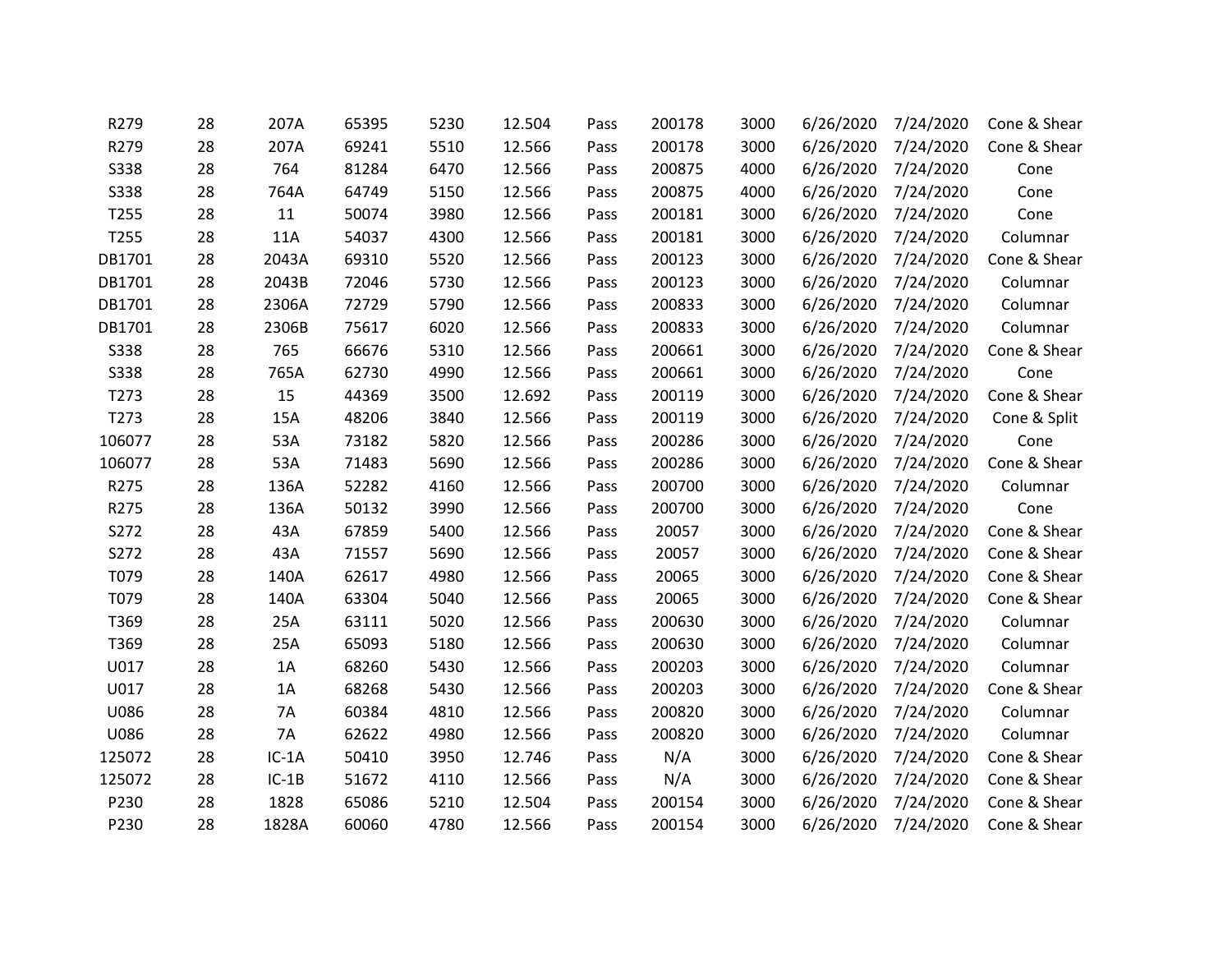| P230     | 28  | 1829                                                                                            | 134844 | 4770       | 28.274 | Pass        | 200160 | 3000     | 6/26/2020 | 7/24/2020 | Cone & Shear            |
|----------|-----|-------------------------------------------------------------------------------------------------|--------|------------|--------|-------------|--------|----------|-----------|-----------|-------------------------|
| P230     | 28  | 1829A                                                                                           | 137124 | 4850       | 28.274 | Pass        | 200160 | 3000     | 6/26/2020 | 7/24/2020 | Cone & Shear            |
| DB1801   | 28  | 203                                                                                             | 67264  | 5350       | 12.566 | Pass        | 200639 | 3000     | 6/26/2020 | 7/24/2020 | Cone & Shear            |
| DB1801   | 28  | 203A                                                                                            | 68528  | 5450       | 12.566 | Pass        | 200639 | 3000     | 6/26/2020 | 7/24/2020 | Cone & Shear            |
| DB1801   | 28  | 204                                                                                             | 174784 | 6150       | 28.416 | Pass        | 200613 | 3000     | 6/26/2020 | 7/24/2020 | Cone & Shear            |
| DB1801   | 28  | 204A                                                                                            | 179839 | 6360       | 28.274 | Pass        | 200613 | 3000     | 6/26/2020 | 7/24/2020 | Columnar                |
| DB1801   | 28  | 205                                                                                             | 187594 | 6630       | 28.274 | Pass        | 200613 | 3000     | 6/26/2020 | 7/24/2020 | Cone & Split            |
| DB1801   | 28  | 205A                                                                                            | 193754 | 6850       | 28.274 | Pass        | 200613 | 3000     | 6/26/2020 | 7/24/2020 | Cone                    |
| T255     | 7   | 13C                                                                                             | 39068  | 3110       | 12.566 | Pass        | 200182 | 3000     | 7/17/2020 | 7/24/2020 | Cone & Shear            |
| CMGC03   | 28  | 13                                                                                              | 70037  | 5570       | 12.566 | Pass        | 200392 | 3000     | 6/26/2020 | 7/24/2020 | Cone                    |
| CMGC03   | 28  | 13A                                                                                             | 66344  | 5280       | 12.566 | Pass        | 200392 | 3000     | 6/26/2020 | 7/24/2020 | Cone                    |
| CMGC03   | 28  | 14                                                                                              | 51495  | 4100       | 12.566 | Pass        | 200084 | 3000     | 6/26/2020 | 7/24/2020 | Columnar                |
| CMGC03   | 28  | 14A                                                                                             | 69313  | 5520       | 12.566 | Pass        | 200084 | 3000     | 6/26/2020 | 7/24/2020 | Columnar                |
| DB1601   | 28  | 168                                                                                             | 59039  | 4700       | 12.566 | Pass        | 200111 | 3000     | 6/26/2020 | 7/24/2020 | Columnar                |
| DB1601   | 28  | 168A                                                                                            | 61112  | 4860       | 12.566 | Pass        | 200111 | 3000     | 6/26/2020 | 7/24/2020 | Columnar                |
|          |     | The Following Cylinders Not Were Broken At The HQ Lab But Rather A Regional Lab Due To Covid-19 |        |            |        |             |        |          |           |           |                         |
| Contract | Age | Cylinder                                                                                        | LBF    | <b>PSI</b> | Area   | P/F         | Design | Required | Made      | Tested    | Fracture                |
| T355     | 28  | 9                                                                                               | 68462  | 5450       | 12.57  | <b>PASS</b> | 200901 | 3000     | 6/20/2020 | 7/20/2020 | <b>COLUMNAR</b>         |
| T355     | 28  | <b>9A</b>                                                                                       | 76317  | 6070       | 12.57  | <b>PASS</b> | 200901 | 3000     | 6/20/2020 | 7/20/2020 | <b>SHEAR</b>            |
| S277     | 28  | C <sub>28</sub>                                                                                 | 83144  | 6620       | 12.57  | <b>PASS</b> | 200343 | 3000     | 6/23/2020 | 7/20/2020 | <b>CONE</b>             |
| S277     | 28  | <b>C28A</b>                                                                                     | 84508  | 6730       | 12.57  | <b>PASS</b> | 200343 | 3000     | 6/23/2020 | 7/20/2020 | <b>CONE &amp; SPLIT</b> |
| U138     | 28  | $U-6$                                                                                           | 71282  | 5670       | 12.57  | <b>PASS</b> | 200357 | 3000     | 6/23/2020 | 7/20/2020 |                         |
| U138     | 28  | $U-6A$                                                                                          | 70696  | 5630       | 12.57  | <b>PASS</b> | 200357 | 3000     | 6/23/2020 | 7/20/2020 |                         |
| U138     | 28  | $U-7$                                                                                           | 74211  | 5910       | 12.57  | <b>PASS</b> | 200357 | 3000     | 6/23/2020 | 7/20/2020 | <b>CONE</b>             |
| U138     | 28  | $U - 7A$                                                                                        | 73818  | 5870       | 12.57  | <b>PASS</b> | 200357 | 3000     | 6/23/2020 | 7/20/2020 | <b>COLUMNAR</b>         |

CPI 28 13L 149257 11940 12.57 PASS 200372 5000 6/23/2020 7/21/2020 CPI 28 13L 150295 11994 12.57 PASS 200372 5000 6/23/2020 7/21/2020 CPI 28 13D 141191 11236 12.57 PASS 200372 5000 6/23/2020 7/21/2020 CPI 28 13D 141351 11248 12.57 PASS 200372 5000 6/23/2020 7/21/2020 CPI 28 58L 119069 9480 12.57 PASS 200372 9000 6/20/2020 7/20/2020 CPI 28 58L 124544 9910 12.57 PASS 200372 9000 6/20/2020 7/20/2020 CPI 28 42L 141997 11300 12.57 PASS 200372 9000 6/20/2020 7/20/2020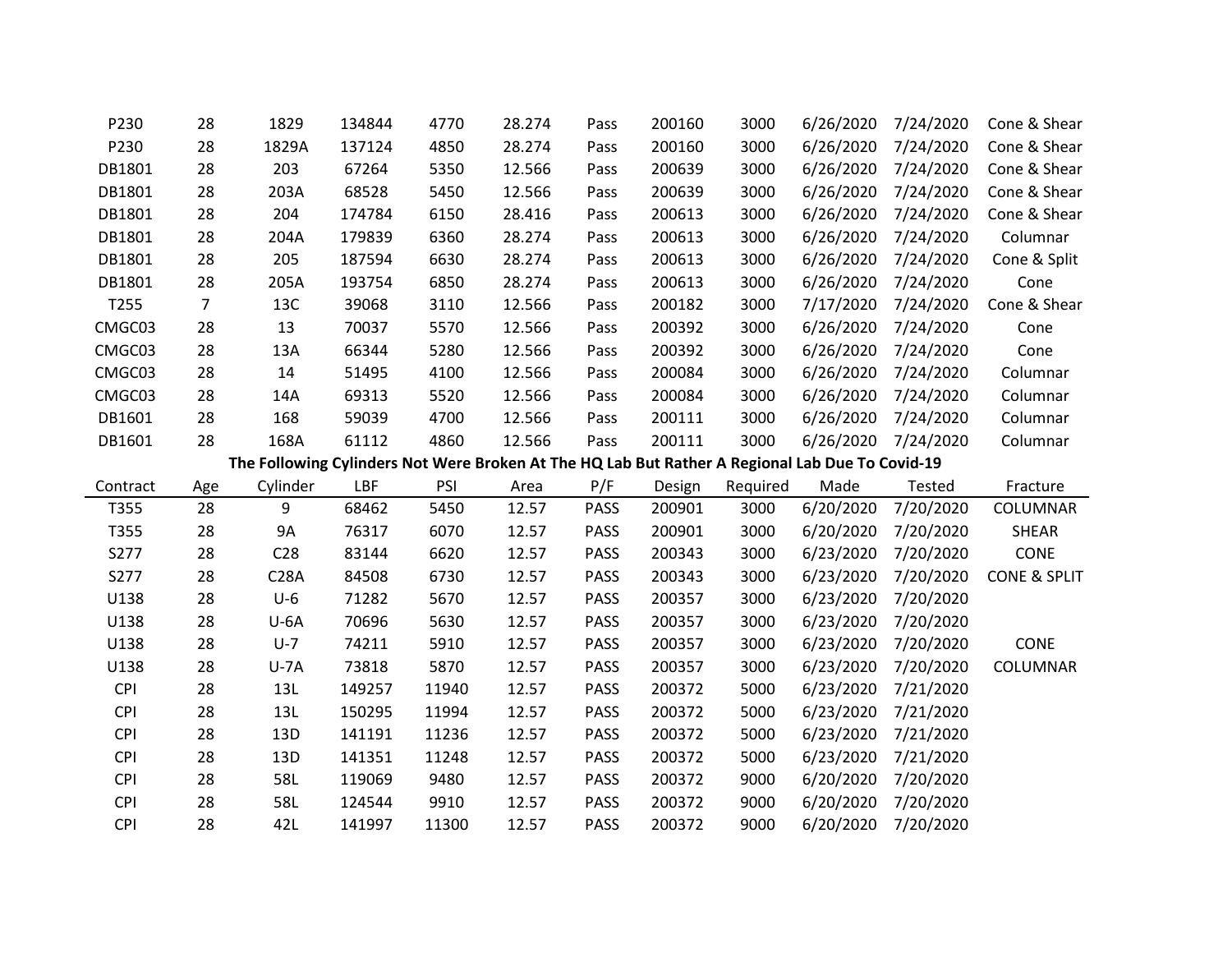| <b>CPI</b> | 28 | 42L            | 144407 | 11490 | 12.57 | <b>PASS</b> | 200372 | 9000 | 6/20/2020 | 7/20/2020 |
|------------|----|----------------|--------|-------|-------|-------------|--------|------|-----------|-----------|
| <b>CPI</b> | 28 | 42M            | 141122 | 11230 | 12.57 | PASS        | 200372 | 9000 | 6/20/2020 | 7/20/2020 |
| <b>CPI</b> | 28 | 42M            | 147167 | 11710 | 12.57 | PASS        | 200372 | 9000 | 6/20/2020 | 7/20/2020 |
| <b>CPI</b> | 28 | 43D            | 149751 | 11920 | 12.57 | <b>PASS</b> | 200372 | 9000 | 6/22/2020 | 7/20/2020 |
| <b>CPI</b> | 28 | 43D            | 128594 | 10230 | 12.57 | PASS        | 200372 | 9000 | 6/22/2020 | 7/20/2020 |
| R252       | 28 | 138            | 77978  | 6265  | 12.57 | <b>PASS</b> | 200312 | 3000 | 6/24/2020 | 7/22/2020 |
| R252       | 28 | 138A           | 75194  | 5984  | 12.57 | <b>PASS</b> | 200312 | 3000 | 6/24/2020 | 7/22/2020 |
| T359       | 28 | 6              | 88385  | 7033  | 12.57 | PASS        | 200483 | 3000 | 6/22/2020 | 7/21/2020 |
| T359       | 28 | 6A             | 82273  | 6547  | 12.57 | <b>PASS</b> | 200483 | 3000 | 6/22/2020 | 7/21/2020 |
| U081       | 28 | 4              | 73007  | 5810  | 12.57 | <b>PASS</b> | 200692 | 3500 | 6/24/2020 | 7/22/2020 |
| U081       | 28 | 4A             | 65069  | 5178  | 12.57 | PASS        | 200692 | 3500 | 6/24/2020 | 7/22/2020 |
| U081       | 28 | 4F             | 74315  | 5914  | 12.57 | PASS        | 200692 | 3500 | 6/24/2020 | 7/22/2020 |
| U081       | 28 | 4G             | 56974  | 4534  | 12.57 | <b>PASS</b> | 200692 | 3500 | 6/24/2020 | 7/22/2020 |
| T393       | 28 | 20             | 91821  | 7307  | 12.57 | <b>PASS</b> | 200559 | 3000 | 6/25/2020 | 7/22/2020 |
| T393       | 28 | 20A            | 97165  | 7732  | 12.57 | <b>PASS</b> | 200559 | 3000 | 6/25/2020 | 7/22/2020 |
| T016       | 37 | 110            | 88710  | 7059  | 12.57 | <b>PASS</b> | 200300 | 4000 | 6/15/2020 | 7/22/2020 |
| T016       | 37 | 110A           | 93921  | 7474  | 12.57 | PASS        | 200300 | 4000 | 6/15/2020 | 7/22/2020 |
| U138       | 28 | $U-9$          | 72538  | 5873  | 12.57 | PASS        | 200357 | 3000 | 6/25/2020 | 7/22/2020 |
| U138       | 28 | $U-9A$         | 69315  | 5531  | 12.57 | <b>PASS</b> | 200357 | 3000 | 6/25/2020 | 7/22/2020 |
| U138       | 28 | $U-8$          | 74545  | 5932  | 12.57 | <b>PASS</b> | 200357 | 3000 | 6/25/2020 | 7/22/2020 |
| U138       | 28 | $U-8A$         | 71549  | 5687  | 12.57 | <b>PASS</b> | 200357 | 3000 | 6/25/2020 | 7/22/2020 |
| R272       | 28 | D269           | 74808  | 5953  | 12.57 | Pass        | 20561  | 3000 | 6/26/2020 | 7/23/2020 |
| R272       | 28 | D269A          | 78899  | 6279  | 12.57 | Pass        | 20561  | 3000 | 6/26/2020 | 7/23/2020 |
| R272       | 28 | SE267          | 81062  | 6451  | 12.57 | Pass        | 200561 | 3000 | 6/25/2020 | 7/23/2020 |
| R272       | 28 | <b>SE267A</b>  | 83227  | 6623  | 12.57 | Pass        | 200561 | 3000 | 6/25/2020 | 7/23/2020 |
| T393       | 28 | 22             | 92365  | 7350  | 12.57 | Pass        | 200559 | 3000 | 6/26/2020 | 7/23/2020 |
| T393       | 28 | 22A            | 94998  | 7560  | 12.57 | Pass        | 200559 | 3000 | 6/26/2020 | 7/23/2020 |
| T359       | 28 | $\overline{7}$ | 59488  | 4734  | 12.57 | Pass        | 200483 | 3000 | 6/26/2020 | 7/23/2020 |
| T359       | 28 | 7A             | 69153  | 5503  | 12.57 | Pass        | 200483 | 3000 | 6/26/2020 | 7/23/2020 |
| S289       | 28 | 27             | 67931  | 5421  | 12.57 | Pass        | 200529 | 3000 | 6/29/2020 | 7/23/2020 |
| S289       | 28 | 27A            | 72090  | 5753  | 12.57 | Pass        | 200529 | 3000 | 6/29/2020 | 7/23/2020 |
| T399       | 28 | 18             | 63183  | 5038  | 12.57 | Pass        | 200749 | 3000 | 6/29/2020 | 7/24/2020 |